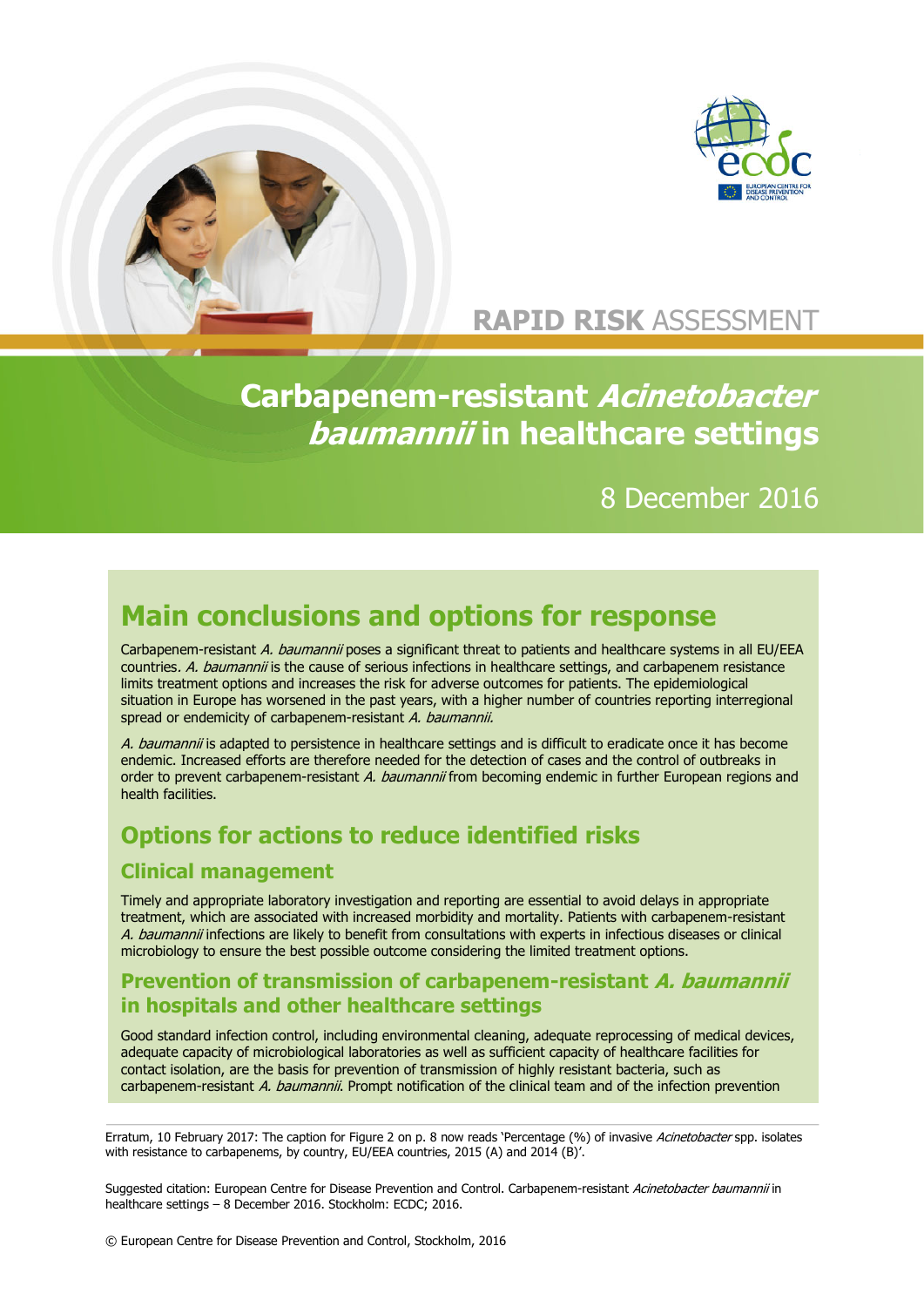and control/hospital hygiene team is essential in order to implement infection control precautions in a timely manner.

#### **Targeting patients at high risk for carriage of carbapenem-resistant A. baumannii**

Early identification of carriers by active screening cultures in epidemic settings is an important tool for outbreak control. In a setting where multidrug-resistant (MDR) A. baumannii is not endemic, even two new cases of carbapenem-resistant A. baumannii should be considered as a trigger for active surveillance and enhanced infection control measures. Active surveillance cultures should be conducted in accordance with a specified protocol. The factors to be considered in decision-making about active surveillance cultures in endemic settings include the prevalence of A. baumannii, the at-risk population, the sensitivity of surveillance cultures, available resources for screening, and the healthcare setting capacity for enhanced control measures. Active surveillance cultures will only be effective in combination with enhanced infection control measures.

#### **Preventing transmission from patients known to carry carbapenem-resistant A. baumannii**

Hospitals should consider enhanced control measures such as contact precautions, single room isolation or patient cohorting, and dedicated nursing staff for patients who are colonised or infected with carbapenemresistant A. baumannii.

#### **Specific recommendations for outbreak settings**

Prompt initiation of an epidemiologic investigation complemented with environmental sampling and molecular typing might establish the source and thus prevent further cases. Potentially effective enhanced measures for outbreak settings include regular active surveillance cultures for patients admitted to affected wards, cohorting of patients with dedicated nursing staff in separate areas, as well as rigorous environmental cleaning and disinfection. Temporary stop of admissions or even complete closure of the ward has been used as a measure of last resort in outbreak situations where other measures failed to control the spread of A. baumannii. Education to improve compliance with hand hygiene is important as transmission via the hands of healthcare workers is a frequent mode of transmission in outbreaks. Targeted antimicrobial stewardship interventions may be useful to reduce further selection of resistance.

#### **Antimicrobial stewardship**

Antimicrobial stewardship programmes aim to improve clinical efficacy of antimicrobial treatment and limit antimicrobial resistance through reducing selective pressure for the development of resistance to currently effective antibiotics. Although evidence for a specific beneficial effect of antimicrobial stewardship on the emergence and spread of carbapenem-resistant A. baumannii is limited, the previous use of broad-spectrum antimicrobials from various groups, and in particular carbapenems, is a known risk factor for carbapenemresistant A. baumannii infection. Therefore, the implementation of comprehensive antimicrobial stewardship programmes, with emphasis on carbapenem use, is recommended for the prevention of emergence and spread of carbapenem-resistant A. baumannii. Nevertheless, targeted and appropriate use of antibiotics is not likely to fully reverse the current trends of carbapenem-resistant A. baumannii and antimicrobial resistance trends in general, even when combined with enhanced infection control measures. For this reason, there is an urgent public health need for new antibacterial agents (antibiotics) active against prevalent MDR bacteria, including carbapenem-resistant A. baumannii.

#### **Prevention of cross-border transmission**

Enhanced surveillance and pre-emptive isolation and screening of patients who are transferred from, or had recently been in contact with, hospitals and other healthcare settings in countries with high prevalence of carbapenem-resistant A. baumannii are an immediate measure to reduce transmission in healthcare facilities and prevent outbreaks from imported carbapenem-resistant A. baumannii. Documentation of known colonisation or infection by carbapenem-resistant A. baumannii with cross-border patient transfer would optimise the early and effective implementation of measures to prevent the spread of carbapenem-resistant A. baumannii.

Moreover, gathering reliable epidemiological data through notification of cases to public health authorities and exchange of information through electronic early warning platforms, such as the Epidemic Intelligence System (EPIS), are important activities to allow informed and coordinated actions by public health authorities across the EU/EEA.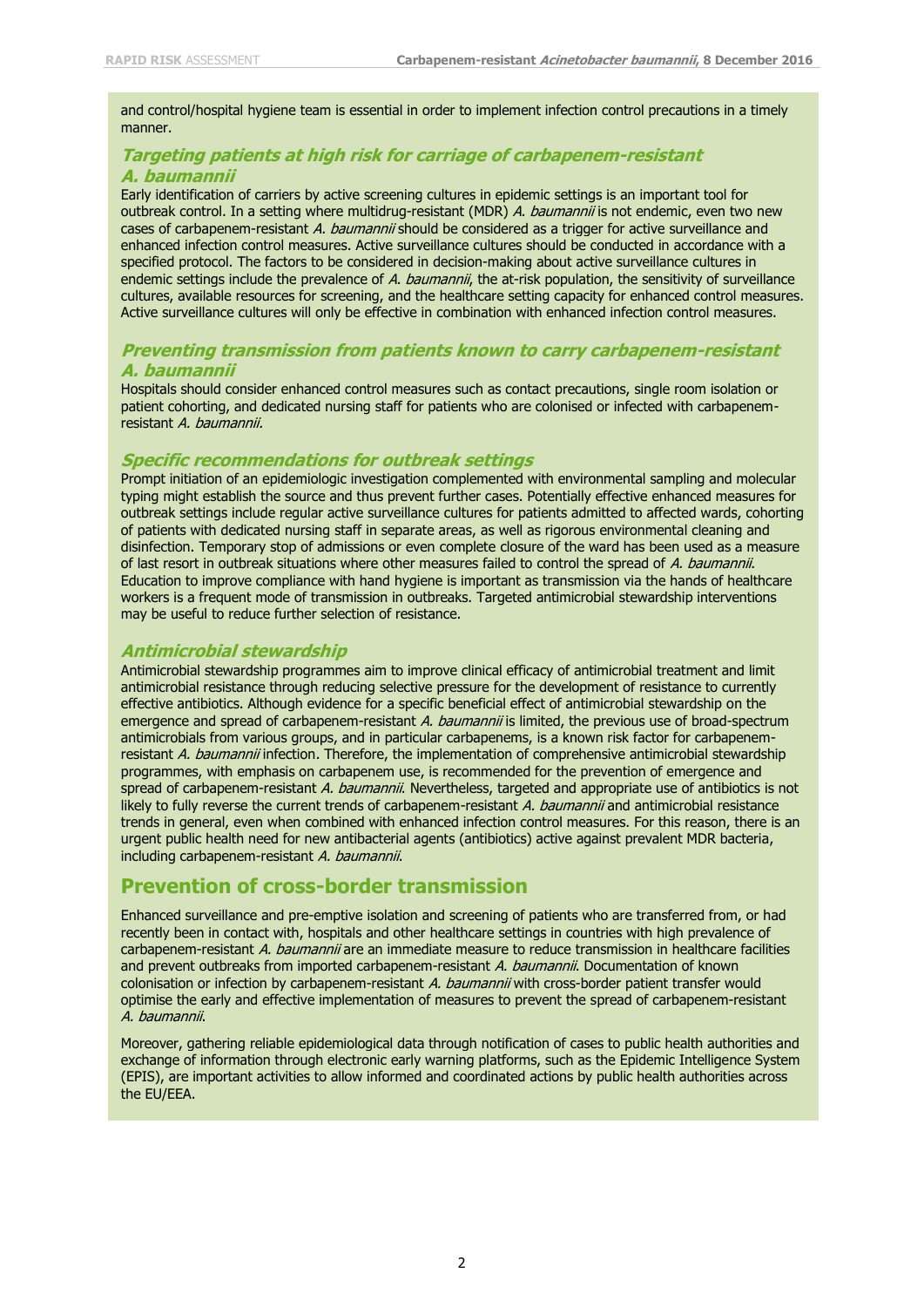#### **Improvement of preparedness of EU/EEA Member States**

#### **Improvement of laboratory capacity for laboratory characterisation of carbapenem-resistant A. baumannii**

Identification of isolates at species level within the A. baumannii group is recommended when performing microbiological and epidemiological investigations. It is also important to distinguish between the A. baumannii group and the Acinetobacter spp. outside the A. baumannii group as the latter are rarely causing human infections and are usually more susceptible to antimicrobials.

Molecular methods such as PCR and housekeeping genes sequencing, but in particular the wider use of MALDI-ToF technology, will considerably improve the speed and accuracy of the identification of Acinetobacter baumannii in clinical settings.

PCR detection of resistance genes could be combined with the detection of other resistance gene targets in multiplex PCR-based assays used for the detection of multi-drug resistance determinants of epidemiological and clinical importance in gram-negative bacteria.

Genotyping methods, including whole-genome sequencing, can also be used for delineation and characterisation of A. baumannii outbreak strains and offer additional information about the associated plasmid vector, additional resistance genes, and strain type. In outbreak situations, it can also provide information on the genetic diversity of/within involved clones, their distribution in time and space, their implication in either endemic or epidemic events, the source of acquisition of the infection, and the number of affected patients. All this information supports the implementation of preventive and control measures.

#### **Improvement of surveillance of carbapenem-resistant A. baumannii**

To gather more information on the extent of the spread and the prevalence of carbapenem-resistant A. baumannii in EU/EEA countries, an EU sentinel-based surveillance module for carbapenem-resistant A. baumannii and extensively drug-resistant (XDR) A. baumannii infections, based on periodically repeated, structured pan-EU surveys following the sampling design of the EuSCAPE project in order to collect strains in European hospitals could be considered.

At the local level, healthcare facilities with sporadic cases or outbreaks of carbapenem-resistant A. baumannii and/or XDR A. baumannii should consider prospective antimicrobial susceptibility testing, at least on a sentinel basis. This could be followed by PCR characterisation of the carbapenemases to ascertain the introduction of carbapenem-resistant A. baumannii and XDR A. baumannii into their facility, and to ensure its containment as part of their general efforts to prevent and control MDR bacteria. Testing of patients with recent contact with healthcare facilities in foreign countries for presence of the carbapenem-resistant A. baumannii and XDR A. baumannii isolates should also be considered, based on available laboratory resources and following current national guidelines.

At the national level, there is a need for performing prospective testing surveys of the prevalence of carbapenem-resistant A. baumannii and XDR A. baumannii. Molecular typing of the isolates collected would be valuable to distinguish between the epidemic clones and possibly detect new successful A baumannii lineages associated with hospital outbreaks.

## **Source and date of request**

ECDC internal decision, 15 September 2016.

# **Public health issue**

Acinetobacter baumannii has become a cause of difficult-to-treat infections in healthcare settings in Europe due to an increasing resistance to antimicrobial agents used for the treatment of these infections, especially to carbapenems. Outbreaks of carbapenem-resistant A. baumannii in healthcare facilities have occurred worldwide. Increasing carbapenem resistance of Acinetobacter spp. in Europe as documented by the European Antimicrobial Resistance Network (EARS-Net) and recent hospital outbreaks highlighted the need for an assessment of the risk for spread of carbapenem-resistant Acinetobacter baumannii in healthcare settings in EU/EEA Member States.

## **Consulted experts**

Internal experts consulted (in alphabetical order): Barbara Albiger, Liselotte Diaz Högberg, Anke Kohlenberg, Anna-Pelagia Magiorakos, Dominique Monnet, Diamantis Plachouras, Marc Struelens.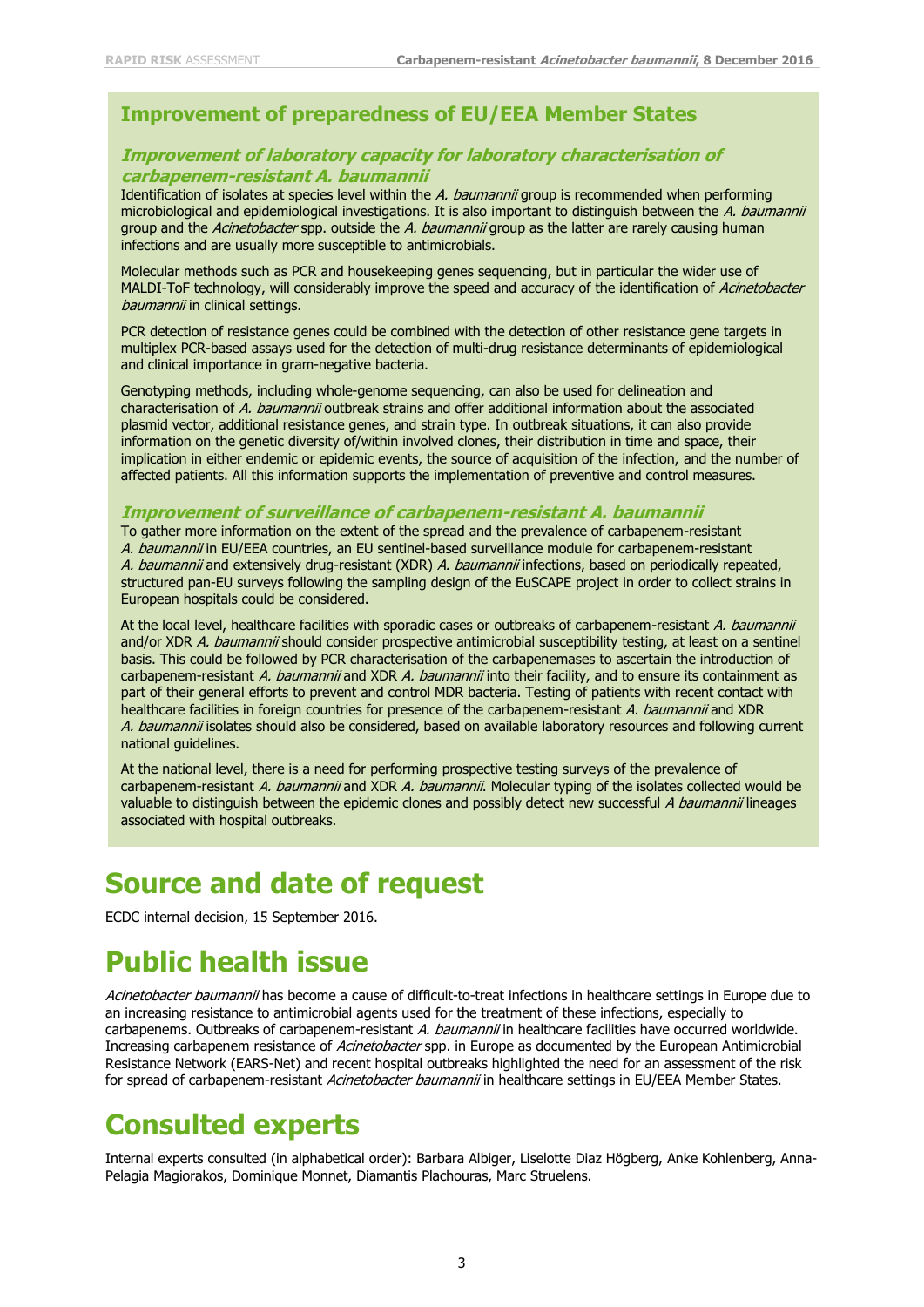External experts consulted (in alphabetical order): Christian Giske (Karolinska University Hospital, Stockholm, Sweden), Jesús Rodríguez Baño (Hospital Universitario Virgen Macarena, Seville, Spain), Harald Seifert (University of Cologne, Germany), Arjana Tambić (Zagreb University Hospital for Infectious Diseases, Croatia).

# **Disease background information**

Acinetobacter spp. are gram-negative, strictly aerobic non-motile bacteria [1]. The Acinetobacter genus consists of over 50 species, most of which are ubiquitous in the environment, have low pathogenicity, but can infect humans as opportunistic pathogens. Of these, Acinetobacter baumannii, Acinetobacter nosocomialis and Acinetobacter pittii, which belong to the Acinetobacter baumannii group, are the most clinically relevant species [1]. However, within the Acinetobacter baumannii group, A. baumannii sensu stricto is responsible for the vast majority (90-95%) of clinical infections and nosocomial outbreaks because of its widespread multi-drug resistance and propensity for clonal spread. A. nosocomialis is only rarely resistant to carbapenems but involved in hospital outbreaks in Europe, and the same is true for A. pittii, which is a member of the normal human skin microbiota [2-4]. However, due to the difficulty in differentiating these three species in many laboratories, for the remainder of this assessment, these three species will be collectively designated as A. baumannii sensu lato, and will hereafter be called 'A. baumannii'. In the future, with rapidly evolving of technologies (i.e., MALDI-ToF) allowing reliable identification of Acinetobacter to species level, the rationale to group these three species in sensu lato might become obsolete and should be reconsidered.

The clinical significance of A. baumannii is mostly due to its ability to easily acquire resistance to different groups of antimicrobials and to survive for long periods of time on dry surfaces [5], both potentiating its persistence and transmission in healthcare settings. The Infectious Diseases Society of America has therefore included A. baumannii in its list of six highly resistant pathogens that are frequently resistant to licensed antimicrobials and for which few new effective drugs are in development. This group has been called the ESKAPE group, an acronym which stands for Enterococcus faecium, Staphylococcus aureus, Klebsiella pneumoniae, A. baumannii, Pseudomonas aeruginosa and Enterobacter spp. [6].

The A. baumannii population structure is clonal in nature. Three of eight described international clonal lineages (IC1-3) are dominant in Europe and have been found in nearly all European countries. IC1-3 correspond to typical multi-locus sequence typing (MLST) clonal complexes (ST1-3), although in contrast to K. pneumoniae, E. coli and P. aeruginosa, it is more common to use the IC terminology rather than sequence type (ST) [7]. Many outbreaks have been associated with one of these three major European clonal complexes, but IC2 is by far the most prevalent [8-13]. Spread of multidrug-resistant (MDR)-, extensively drug-resistant (XDR) or pandrug-resistant A. baumannii has been shown to be associated with distinct epidemic clones, belonging to these international clonal lineages [14].

## **Antimicrobial resistance**

A. baumannii is intrinsically resistant to many antimicrobial agents due to its selective ability to prevent various molecules from penetrating the bacterial outer membrane [15]. The antimicrobial resistance phenotype in Acinetobacter spp. varies largely across Europe, with generally high resistance percentages reported from the Baltic countries and from southern and south-eastern Europe [16]. In 2015, combined resistance to fluoroquinolones, aminoglycosides and carbapenems was the most frequently reported resistance phenotype for Acinetobacter spp. and accounted for almost half of the blood isolates reported to the European Antimicrobial Resistance Network (EARS-Net) [16]. It should be noted that within EARS-Net it is not mandatory to identify Acinetobacter to species level; however, it is well known that carbapenem resistance in Acinetobacter spp. in Europe is primarily driven by A. baumannii sensu stricto. Over the last decade in Europe and worldwide, A. baumannii has become increasingly resistant to carbapenems, a last-line group of beta-lactam antibiotics with very broad activity and an important treatment option for patients infected with multidrug-resistant gram-negative bacteria, including A. baumannii [8,17-20].

Diverse mechanisms are responsible for resistance to carbapenems in A. baumannii, i.e. decreased permeability to carbapenems, efflux and enzymatic breakdown of the antibiotic by carbapenemases. Of these, carbapenemhydrolysing class D betalactamases (CHDLs) are of main importance. A. baumannii possesses the intrinsic carbapenem-hydrolysing oxacillinase OXA-51 that confers resistance to carbapenems only when over-expressed [21]. The most frequent acquired mechanism leading to carbapenem resistance in A. baumannii is the production of one of the following oxacillinases: OXA-23-like, OXA-24/40-like, OXA-58-like, OXA-143-like and OXA-235-like [21]. Metallo-beta-lactamases, such as imipenemase (IMP) or Verona integron-encoded metallo-beta-lactamase (VIM), have only rarely been encountered in A. baumannii, although New Delhi metallo-beta-lactamase (NDM)producing A. baumannii isolates are increasingly being reported in Europe [22,23]. Production of K. pneumoniae carbapenemase (KPC) and OXA-48 oxacillinase has also been described in A. baumannii isolates [24,25]. Sulbactam, a beta-lactamase inhibitor has intrinsic activity against Acinetobacter spp. and shows antimicrobial activity against A. baumannii [26]. It has been used as targeted therapy for diverse types of infections caused by these microorganisms; unfortunately, most carbapenem-resistant isolates are also resistant to sulbactam.

The increasing number of hospital outbreaks with carbapenem-resistant A. baumannii and the lack of new antimicrobial agents active against such highly resistant bacteria, have compelled clinicians to reconsider the use of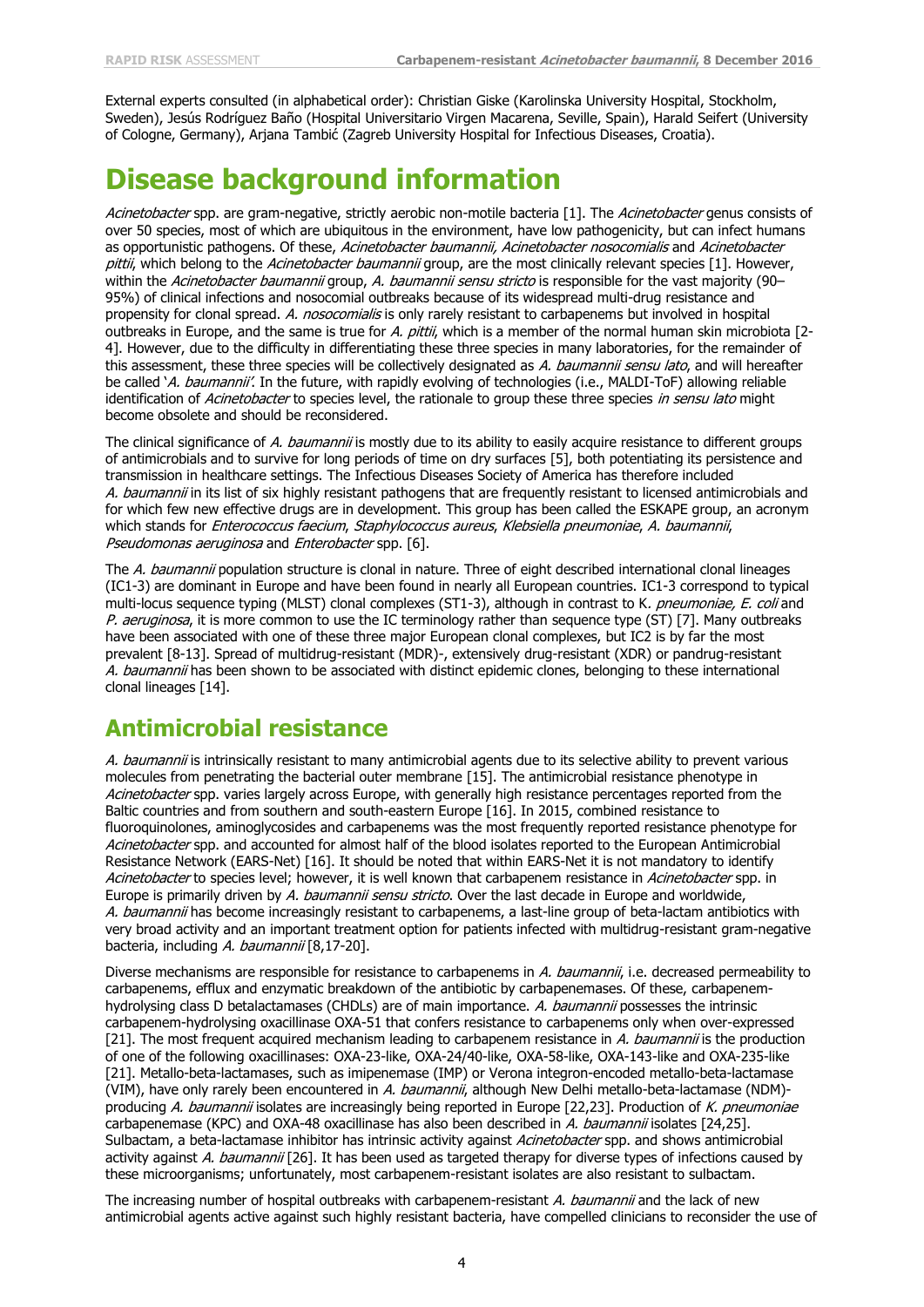colistin (polymyxin E). This 'old' antimicrobial was reintroduced for systemic administration as a last resort for the treatment of healthcare-associated infections due to carbapenem-resistant gram-negative bacteria, including A. baumannii, although its efficacy and safety are not yet fully defined [18]. Although still rare, resistance to colistin in A. baumannii is increasingly being reported in Europe [27].

### **Laboratory detection/characterisation and antimicrobial susceptibility testing**

It is also important to distinguish between the A. baumannii group and the Acinetobacter spp. outside the A. baumannii group, as the ones that do not belong to the A. baumannii group rarely cause human infections and are usually more susceptible to antimicrobials [28].

The correct laboratory identification of Acinetobacter isolates to the species level is complicated by lack of phenotypic standard identification techniques including the semi-automated identification systems and until recently was only possible with molecular methods such as polymerase-chain reaction (PCR) and/or single gene locus or housekeeping gene sequencing. Although molecular methods have improved the speed and accuracy of the identification of Acinetobacter isolates, rapid molecular diagnostic tests to easily and rapidly identify carbapenem-resistant A. baumannii are not yet commercially available. As a consequence, many laboratories still are unable to reliably identify Acinetobacter isolates at the species level. However, with the advent of MALDI-ToF, which allows for the very reliable identification of Acinetobacter to species level [29], these difficulties have been overcome, and with the more widespread use of this technology it is expected that the quality of species identification within the genus Acinetobacter will considerably improve. Commercially available MALDI-ToF instruments are now able to discriminate between A. baumannii, A. pittii, A. nosocomialis, A. calcoaceticus and even novel species, i.e. A. seifertii and A. dikshoornii, as long as taxonomy reference databases are updated to include these species.

In outbreak situations, classical molecular methods, e.g. pulsed-field gel electrophoresis (PFGE), MLST and PCRbased methods including RAPD, rep-PCR and a recently described modified PCR method called PCR-based open reading frames typing method, allow for the determination of international epidemic clones, bringing down the required time to result from several days to only a few hours. Recently, mass spectrometry has been tested for the rapid diagnostic and identification of isolates that belong to the A. baumannii group [30]. Whole genome sequencing can provide an even higher degree of resolution, allowing analysis of transmission events.

To provide the best therapeutic options, clinicians rely on accurate antimicrobial susceptibility testing from the clinical microbiology laboratories. With the updated CLSI breakpoints for imipenem and meropenem, there is now to a large extent consensus between the European Committee on Antimicrobial Susceptibility Testing (EUCAST) and the Clinical Laboratories Standards Institute (CLSI) for Acinetobacter spp. [31]. For doripenem there is still a larger difference between the EUCAST and CLSI breakpoints.

For epidemic settings, implementing a programme of active screening at hospital admission is recommended by the ESCMID guidelines for the management of infection control measures to reduce transmission of multidrugresistant gram-negative bacteria in hospitalised patients [32]; although methods and frequency of screening (surveillance cultures), as well as the number of samples needed and the location of body sites to be screened for carriage of carbapenem-resistant A. baumannii, are not well defined. However, body sites with good sensitivity of surveillance cultures were buccal mucosa, skin, and, to a lesser extent, the rectum in a recent study [33]. More extensive sampling protocols including tracheal aspirates, throat swabs, and samples from insertion sites, wound, groin and rectum have also been used [34].

# **Event background information**

### **Current situation of carbapenem-resistant A. baumannii in EU/EEA Member States**

Recent data collected at ECDC from the European survey on carbapenemase-producing Enterobacteriaceae (EuSCAPE) project and from the European Antimicrobial Resistance Network (EARS-Net) confirmed that although there is already a high resistance baseline in some countries, there has been an overall increase of carbapenemresistant A. baumannii in Europe, especially in countries with lower prevalence (Figures 1 and 2) [16,19,35].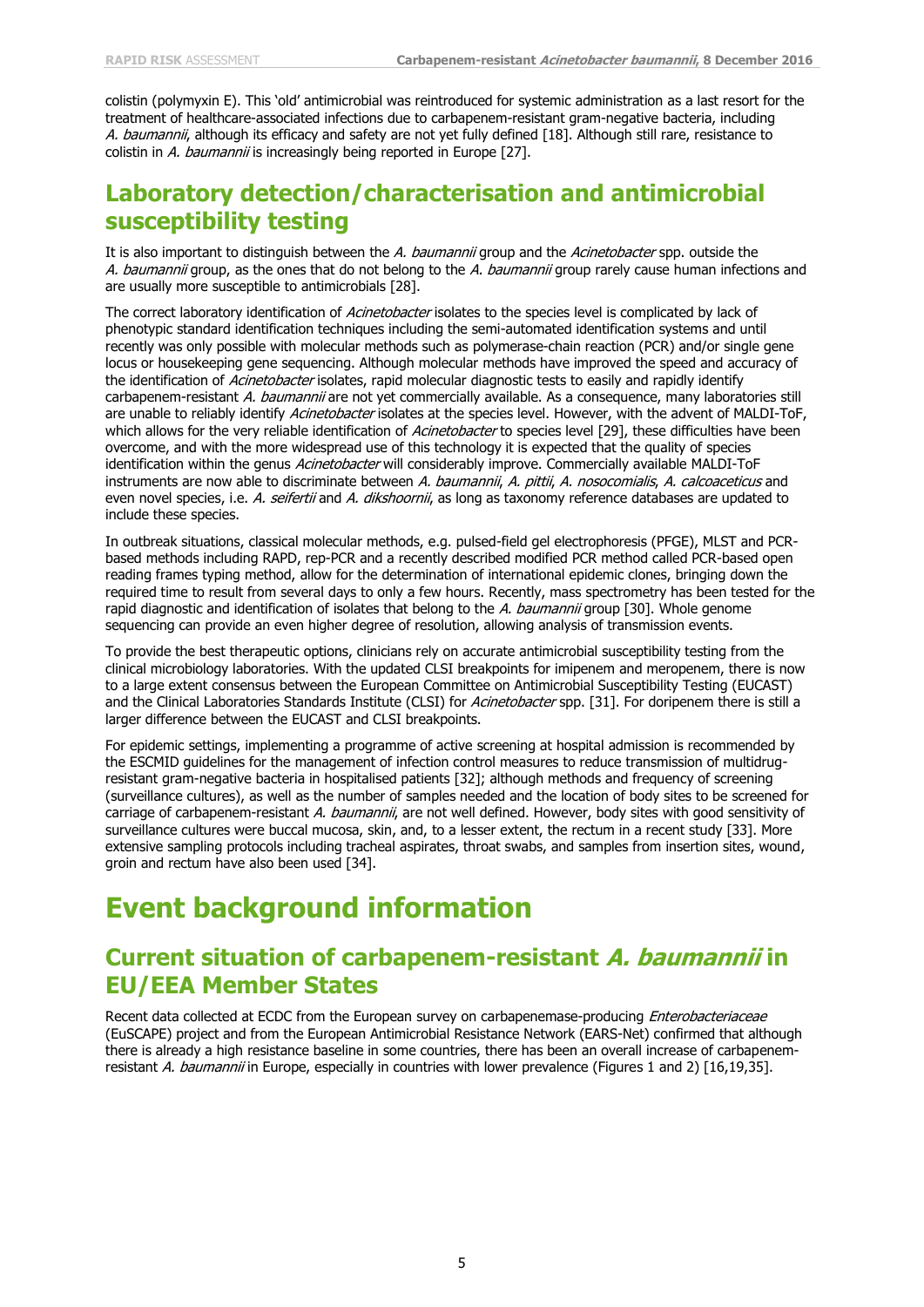### **Data on carbapenem-resistant A. baumannii in EU/EEA Member States from the EuSCAPE project (2012–2015)**

Interim results from the European survey on carbapenemase-producing Enterobacteriaceae (EuSCAPE) project suggested that carbapenem-resistant A. baumannii (resistant through the production of carbapenemases) might be more widely disseminated in Europe than carbapenem-resistant *Enterobacteriaceae* (resistant through the production of carbapenemases) [19].

After the completion of the EuSCAPE project, a post-EuSCAPE feedback questionnaire was sent to the 30 participating EU/EEA countries to self-assess whether the occurrence and spread of carbapenem-resistant A. baumannii had increased between March 2013 and May 2015 (Figure 1). The national experts completed the questionnaire to the best of their knowledge and, in some cases, based on their knowledge of the national clinical or microbiological data. As only one national expert was selected per country, their answers could represent subjective assessments that may not represent the exact extent of the spread of carbapenem-resistant A. baumannii.

The national experts from the participating countries who replied to the questionnaire were asked to describe the nationwide expansion of carbapenem-resistant  $A.$  baumannii using the same epidemiological scale:

- No cases were found or reported.
- Sporadic occurrence corresponding to epidemiological unrelated single cases.
- Single hospital outbreak, where an outbreak is defined as two or more epidemiologically associated cases with indistinguishable geno- or phenotype in a single institution.
- Sporadic hospital outbreaks being unrelated hospital outbreaks with independent (i.e. epidemiologically unrelated) introduction or different strains and no autochthonous interinstitutional transmission reported.
- Regional spread when more than one epidemiologically related hospital outbreak occurs, with the outbreaks confined to hospitals that are part of the same region or health district, suggestive of regional autochthonous interinstitutional transmission.
- Interregional spread when multiple epidemiologically related outbreaks occur in different health districts, suggesting interregional autochthonous interinstitutional transmission.
- Endemic situation when most hospitals in a country are repeatedly seeing cases admitted from autochthonous sources.

Using this epidemiological scale, it was obvious that according to the experts' assessments, the epidemiological situation of carbapenem-resistant A. baumannii worsened in the EU/EEA countries over a period of only two years (Figure 1).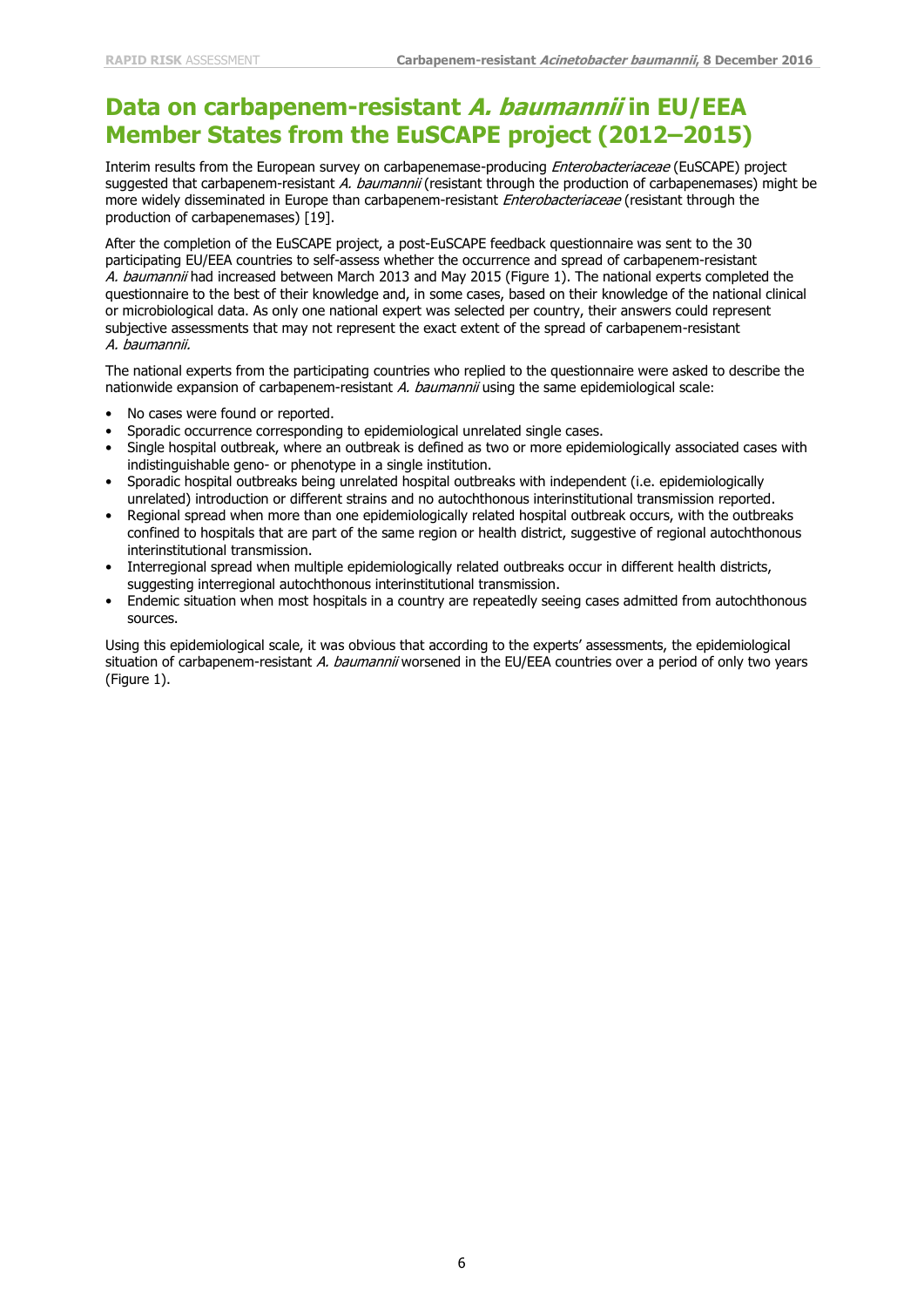#### **Figure 1. Comparison of the epidemiological stages of the nationwide expansion of carbapenemresistant A. baumannii based on an assessment by 31 national experts in 30 participating EU/EEA countries, March 2013–May 2015**



#### Source: EuSCAPE project (unpublished data)

Note: Two Member States reported <sup>a</sup> lack of knowledge with regard to an increasing occurrence and spread of carbapenemresistant A. baumannii since February 2013 (shown in hatched grey); in the 2013 survey, one Member States reported a hospital outbreak and another one an endemic situation.

### **Data on carbapenem-resistant Acinetobacter spp. in the EU/EEA Members States from the European Antimicrobial Resistance Surveillance Network (EARS-Net)**

After a two-year pilot period (2012–2013), surveillance of Acinetobacter spp. was included in the routine EARS-Net protocol in 2014. Surveillance was restricted to genus level (i.e. Acinetobacter spp.) due to the difficulties of species identification, and the antibiotics under surveillance were limited to a panel for which there are clear guidelines on susceptibility testing and interpretive criteria [35]. Wide variations in antimicrobial resistance of Acinetobacter spp. isolates in EU/EEA Member States were reported, with generally higher resistance percentages observed in countries in the east and south of Europe than in northern Europe [16,35]. Carbapenem resistance is common in invasive Acinetobacter spp. isolates and was, in most cases, combined with resistance to fluoroquinolones and aminoglycosides [16,35]. In 2015, 12 out of 27 EU/EEA countries reporting resistance results for 10 or more Acinetobacter spp. isolates had percentages of carbapenem resistance of 50% or higher (Figure 2). This is an indication of seriously limited options for the treatment of patients infected with Acinetobacter spp. in these countries [16].

In 2015, resistance to colistin was also observed in 4.1% of the carbapenem-resistant Acinetobacter spp. isolates and 3.9% of the carbapenem-susceptible Acinetobacter spp. isolates reported to EARS-Net, with the vast majority reported from Greece and Italy [16]. These data should, however, be interpreted with caution due to the low number of isolates tested, as data on both carbapenem and polymyxin susceptibility were only available for 58% of the Acinetobacter spp. isolates reported to EARS-Net for 2015. Selective testing specifically targeting high-risk patients might also influence the data, as well as the laboratory methodology issues inherent to colistin susceptibility testing. Of note, data on laboratory methods used for determining colistin susceptibility were incomplete in EARS-Net reporting, and the impact of various testing methods on the results is unknown. Also, EUCAST has recently renewed its warning to withdraw the currently available colistin gradient tests from use in the laboratory [36]. Nevertheless, the high levels of resistance to carbapenems, and often multiple other antibiotics including sometimes colistin, reported from several EU/EEA countries is of great concern.

The increasing high levels of carbapenem resistance in *Acinetobacter* spp. reported from many countries in EARS-Net further support the conclusions from the EuSCAPE project that the epidemiological situation of carbapenemresistant A. baumannii is alarming in many EU/EEA countries and worsening in the EU/EEA.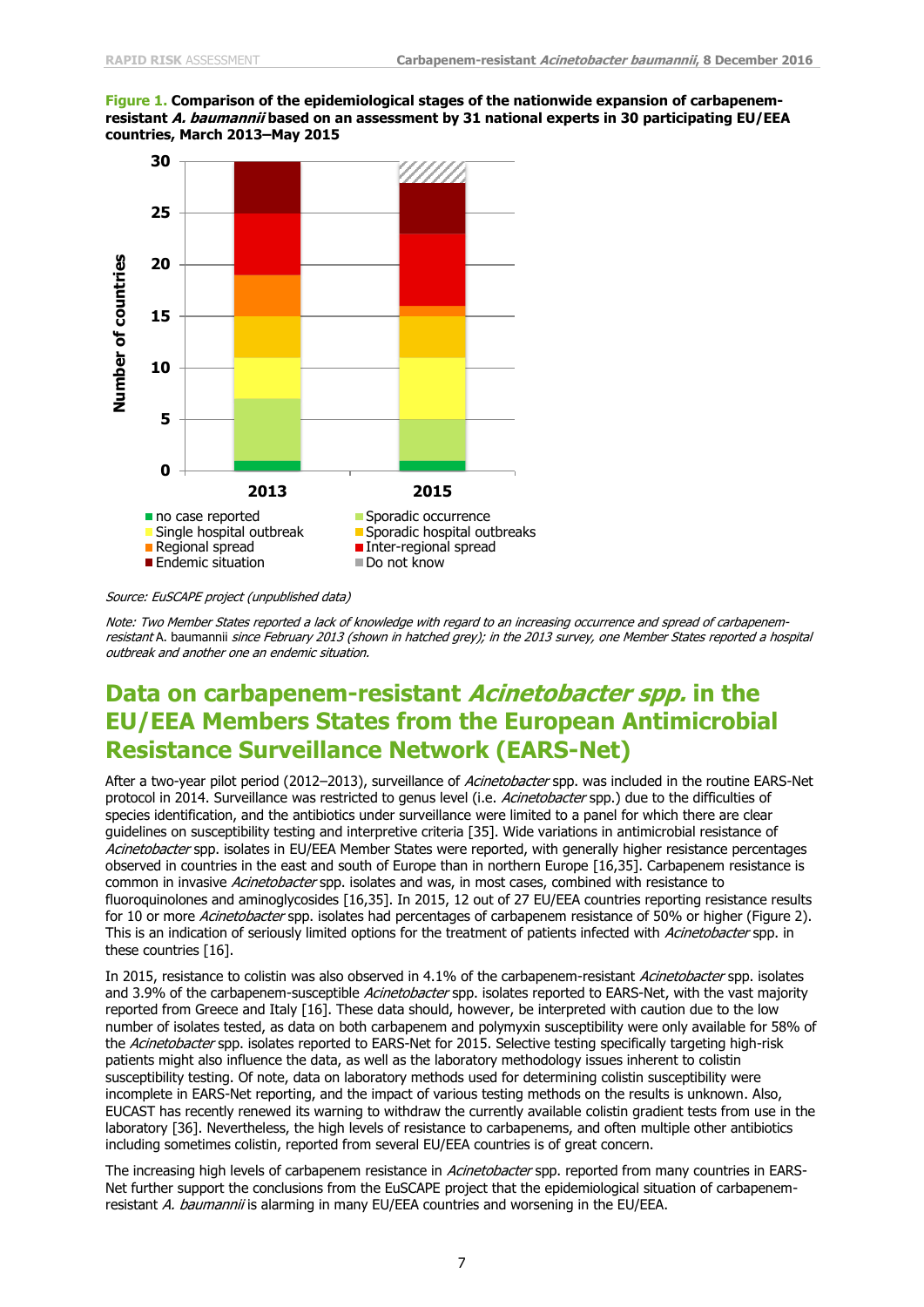**Figure 2. Percentage (%) of invasive Acinetobacter spp. isolates with resistance to carbapenems, by country, EU/EEA countries, 2015 (A) and 2014 (B)**



Source: EARS-Net, 2016

The number of countries reporting data on Acinetobacter spp. to EARS-Net increased from 18 in 2012 to 30 in 2015. Nevertheless, the data on Acinetobacter spp. in EARS-Net are still limited and the number of reported isolates varies greatly between countries. This may be partially explained by differences in population size, but could also be attributed to national differences in the prevalence of Acinetobacter spp. infections [16].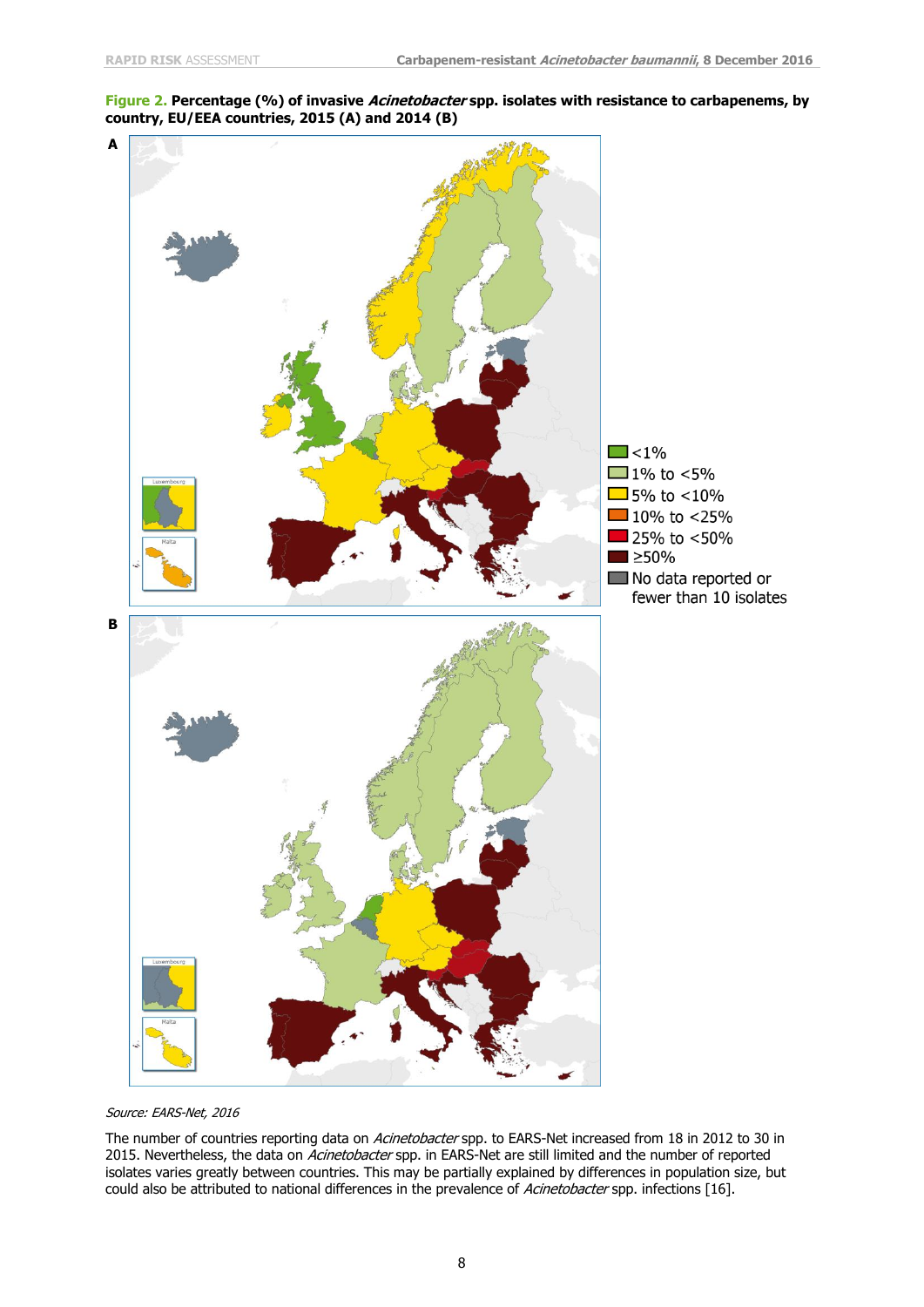Most of the countries with high percentages of carbapenem-resistant Acinetobacter spp. in EARS-Net also reported a proportionally higher relative frequency of Acinetobacter spp. as percentage of all microorganisms associated with healthcare-associated infections in the ECDC point prevalence survey of healthcare-associated infections in European acute care hospitals 2011–2012. This suggests that high resistance levels may reflect a generally higher prevalence of Acinetobacter spp. infections in these countries [37]. However, to estimate the burden of infection, cases of A. baumannii infections per 1 000 patient-days would be a more adequate indicator.

# **ECDC threat assessment for the EU**

### **Impact on human health**

A. baumannii can be a coloniser (resulting in carriage) and a pathogen causing an infection [38]. While A. baumannii has been associated with serious infections, the clinical significance of detection of A. baumannii is not always easy to determine, e.g. isolation of A. baumannii from respiratory or urine samples often represents colonisation rather than infection [39], which makes the ascertainment of the infection status challenging. A careful evaluation should be performed of every patient with isolation of A. baumannii from wounds, urine samples or respiratory specimens in order to avoid treatment of patients who are only colonised.

### **Healthcare-associated A. baumannii infections**

A. baumannii infections frequently occur in patients with severe underlying diseases, mainly in the ICU setting, and are often related to invasive procedures or indwelling devices [15,40]. Frequent healthcare-associated infections caused by A. baumannii include pneumonia, bloodstream infections, wound infections, urinary tract infections and meningitis after neurosurgical procedures [1]. A special population at risk of developing infections with A. baumannii is burn patients [41]. However, infections in patients admitted to conventional medical and surgical wards are also increasing [42].

In the ECDC point prevalence survey of healthcare-associated infections in European acute care hospitals 2011– 2012, Acinetobacter spp. (data collected only at the genus level, not species level) were the 11th most frequently reported (3.6%) microorganism in microbiologically documented healthcare-associated infections. In this survey, the types of healthcare-associated infections associated with Acinetobacter spp. were mainly pneumonia/lower respiratory tract infections (8.7%), bloodstream infections (4.1%) and surgical site infections (2.9%) [37].

## **Community-acquired A. baumannii infections**

A. baumannii has rarely been reported as a cause of serious community-acquired pneumonia, mainly in patients with underlying diseases or risk factors. Community-acquired A. baumannii isolates are more susceptible to antimicrobials and carbapenem resistance has only rarely been reported [43]. The community-acquired A. baumannii infections appear to be associated with warm and humid climate and are limited to tropical regions, with the majority of cases reported from Hong Kong, Singapore, Taiwan, South Korea and northern Australia [43]. Acquisition of A. baumannii in the community does not appear relevant for Europe where A. baumannii infections are almost exclusively healthcare associated.

## **Limited treatment options**

Carbapenems had traditionally been the drug of choice for empirical treatment of A. baumannii infections [28], but carbapenem resistance has been increasing globally [40], leading to increased use of colistin for treatment of highly resistant A. baumannii infections. In a study in 21 European countries, colistin was the agent with the highest level of activity against A. baumannii in vitro [44], but data on the clinical efficacy of colistin in the treatment of A.baumannii infection are limited [18], and colistin treatment is associated with nephrotoxicity and neurotoxicity, although studies have shown that colistin is generally better tolerated than previously expected [45]. In addition, colistin-resistant A. baumannii strains have also emerged worldwide since the first report of colistinresistant Acinetobacter spp. from the Czech Republic in 1999 [27,46]. In addition, there were reports of isolates that are XDR or pandrug-resistant and for which there are few or no effective treatment options [47].

## **Mortality**

The extent of mortality attributable to A. baumannii infections has been controversial, and there are several published studies which either confirm or refute attributable mortality [48]. The assessment of the mortality truly attributable to A. baumannii infections has been hampered by multiple factors, such as heterogeneity in the methodology used, the type of infections included, and confounders, such as the critical clinical status of patients. Differences in mortality might also be partly explained by variability in the virulence of various A. baumannii clones [49-51].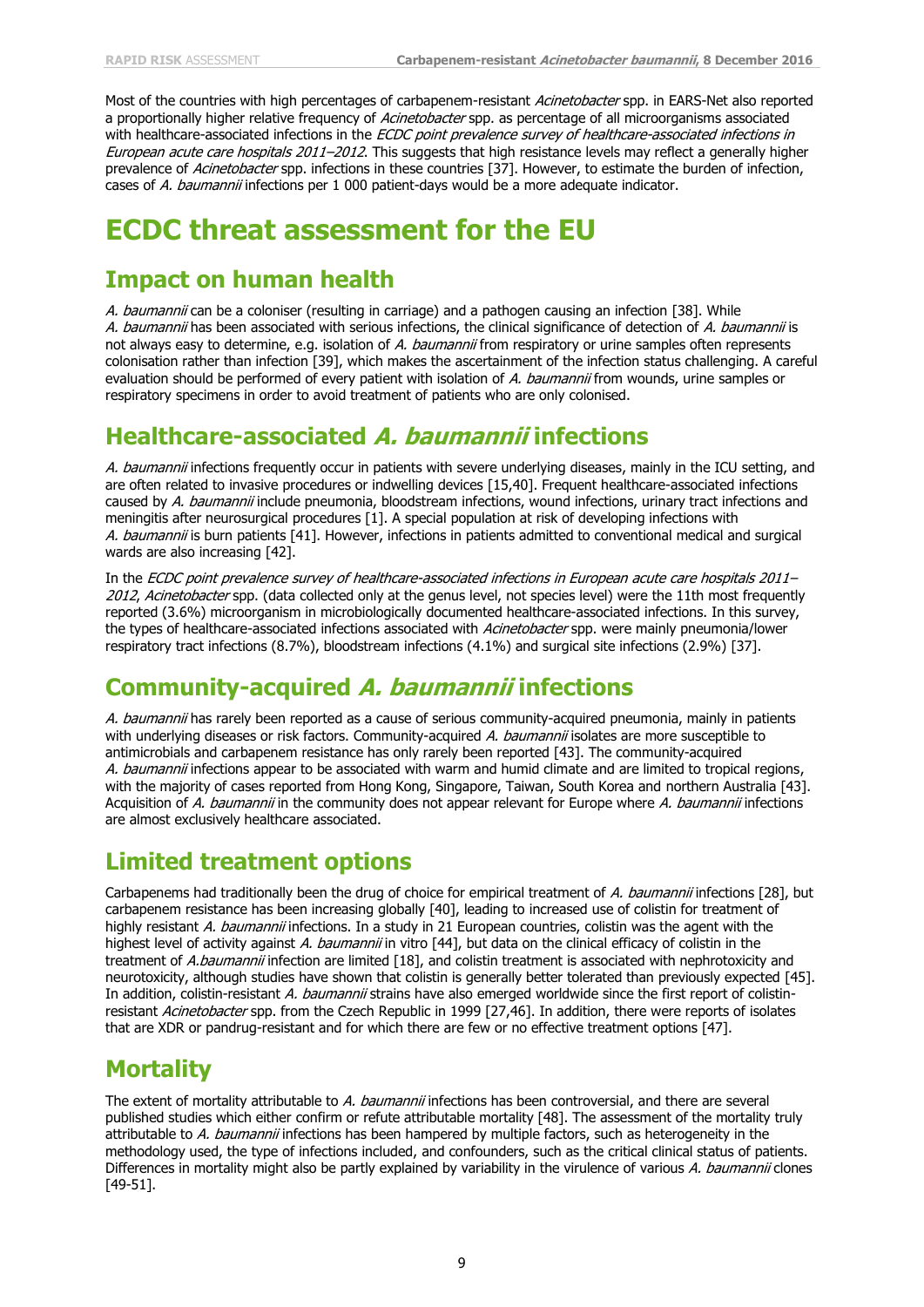It has been suggested that the true virulence of A. baumannii might have been underestimated because of the availability of adequate therapy [52]. Receiving effective antibiotic treatment has been shown to lower the mortality of patients with carbapenem-resistant A. baumannii bacteraemia [51,53]. In addition, a recent metaanalysis showed an increased mortality of patients with carbapenem-resistant A. baumannii infections compared to patients with carbapenem-susceptible A. baumannii infections [54].

## **Potential for spread**

### **Outbreaks and spread in healthcare settings**

A. baumannii is known for its propensity to cause outbreaks in healthcare settings [39]. Transmission occurs mainly via the hands of healthcare workers, contaminated medical equipment and the healthcare environment [48,55]. Airborne transmission has also been suggested [56], but the relevance of this route of transmission in healthcare settings is not established.

Factors contributing to outbreaks and the persistence of A. baumannii in healthcare settings include its antimicrobial resistance as well as resistance to disinfectants and to desiccation [1]. A. baumannii is known for its enhanced capacity to resist dry conditions, resulting in long-term survival on various surfaces [57]. A. baumannii has been frequently isolated from the immediate environment of patients carrying A. baumannii in hospitals, and even from surfaces in public areas surrounding hospitals [58].

Inadequate environmental disinfection has been reported as a possible cause of an outbreak of carbapenemresistant A. baumannii [59]. In some A. baumannii outbreaks, a temporary stop of admissions or even a complete closure of units for enhanced environmental cleaning had to be implemented for outbreak control [60-62].

In addition to the hospital environment, colonised patients may also be important as a reservoir during A. baumannii outbreaks; therefore, screening to detect colonised patients should be performed during outbreaks, and contact precautions should be implemented for colonised or infected patients [63].

The risk factors associated with A. baumannii acquisition are mainly related to healthcare contact and medical treatment and include nursing home residence, hospital and intensive care unit admission, medical devices and procedures, the local colonisation pressure (defined as patient-days of patients carrying A. baumannii divided by total patient days) and exposure to antimicrobial agents, especially the fluoroquinolones, third-generation cephalosporins and carbapenems [38,64,65]. A recent study showed that the risk for acquisition of carbapenemresistant A. baumannii quadrupled with carbapenem exposure [66]. Carbapenem restriction in combination with infection control measures was associated with a reduction of the prevalence of highly resistant A. baumannii infections in a Turkish ICU [67].

### **Cross-border transmission**

In Europe, many countries have experienced outbreaks of carbapenem-resistant A. baumannii in healthcare settings, including Belgium [68], Bulgaria [10], Croatia [9], Denmark [69], France [70], Italy [71], Germany [72], Greece [73], Latvia [11], Spain [74] and the UK [75]. Some of the outbreaks in European hospitals have occurred after the introduction of carbapenem-resistant A. baumannii via transfer of a colonised or infected patient from a country with a higher prevalence to a country with a lower prevalence. The origin of the index patient has been reported as a European country (e.g. from Greece to Belgium [68] or from Spain to Norway [76]), or a country from another continent (e.g. from Thailand to Germany [72], Iraq to UK [77] or Tahiti to mainland France [70]). In addition to European countries with a high prevalence (Figure 2), geographical areas with a high prevalence of carbapenem-resistant A. baumannii are south and south-east Asia, South America and the Middle East [78,79]. Cross-border transmission of A. baumannii and carbapenem-resistant A. baumannii also occurred with the repatriation of war casualties, previously from Iraq and Afghanistan [80,81], and more recently from patients injured in the wars in Syria [82] and Ukraine [83].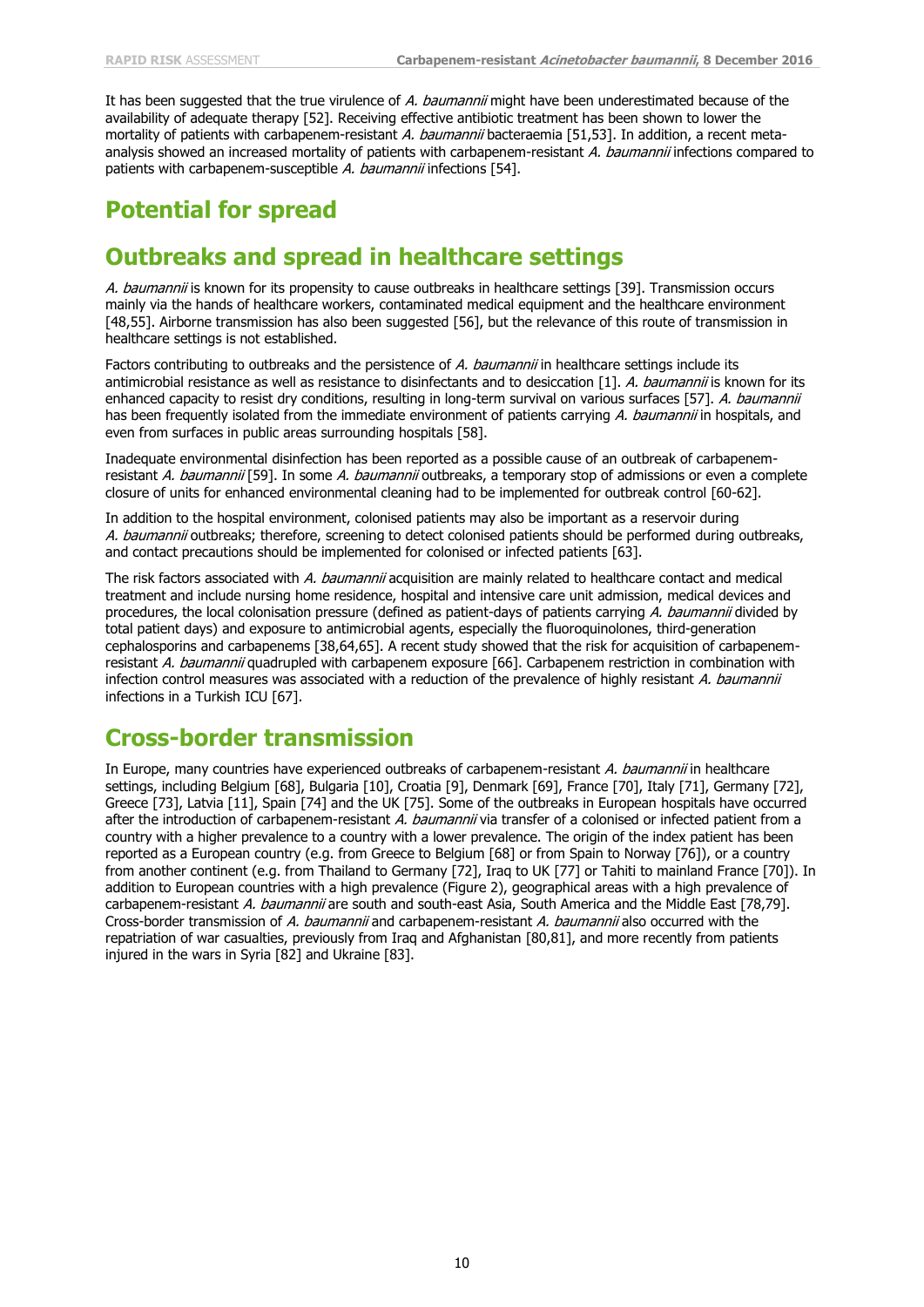## **Level of preparedness of EU/EEA Member States**

#### **Laboratory capacity for characterisation of A. baumannii in EU/EEA Member States**

In the 2015 post-EuSCAPE feedback self-assessment, 24 out of 30 EU/EEA countries reported having either an officially nominated national reference laboratory for carbapenem-resistant A. baumannii or a national expert laboratory that fulfilled a similar role (unpublished data). In 2015, a national recommendation or obligation for reporting (notification) of carbapenem-resistant A. baumannii -positive patients to health authorities existed in seven EU/EEA countries. An additional seven EU/EEA countries reported that a national recommendation was under preparation (unpublished data).

#### **Capacity for surveillance and containment of A. baumannii in EU/EEA Member States**

In 2013, the EuSCAPE project highlighted the fact that surveillance and reporting of carbapenem-resistant A. baumannii cases were not routinely performed in all the EU/EEA countries. Many participating countries expressed serious concerns regarding underreporting of carbapenem-resistant A. baumannii cases. The EuSCAPE project also showed that, in 2013, only 21 out of 30 EU/EEA countries performed some type of surveillance of carbapenem-resistant A. baumannii [19]. This number increased to 24 countries in 2015 (unpublished data).

Between 2012 and 2015, however, the number of countries reporting data on Acinetobacter spp. to EARS-Net increased from 18 to 30, i.e. all EU/EEA countries are participating and reporting invasive carbapenem-resistant Acinetobacter spp. from blood and cerebrospinal fluid to EARS-Net in 2015 (Figure 2) [16].

While in 2013 only two EU/EEA countries reported having national recommendations or guidelines on infection prevention and control measures to control and prevent the spread of carbapenem-resistant A. baumannii [19], 12 EU/EEA countries reported in 2015 that they implemented national recommendations or guidelines, either for single cases or in the case of an outbreak, and an additional six countries reported having such recommendations or guidelines under preparation (unpublished data).

The European Society of Clinical Microbiology and Infectious Diseases (ESCMID) published guidelines for the control of multidrug-resistant gram-negative bacilli, including A. baumannii [32].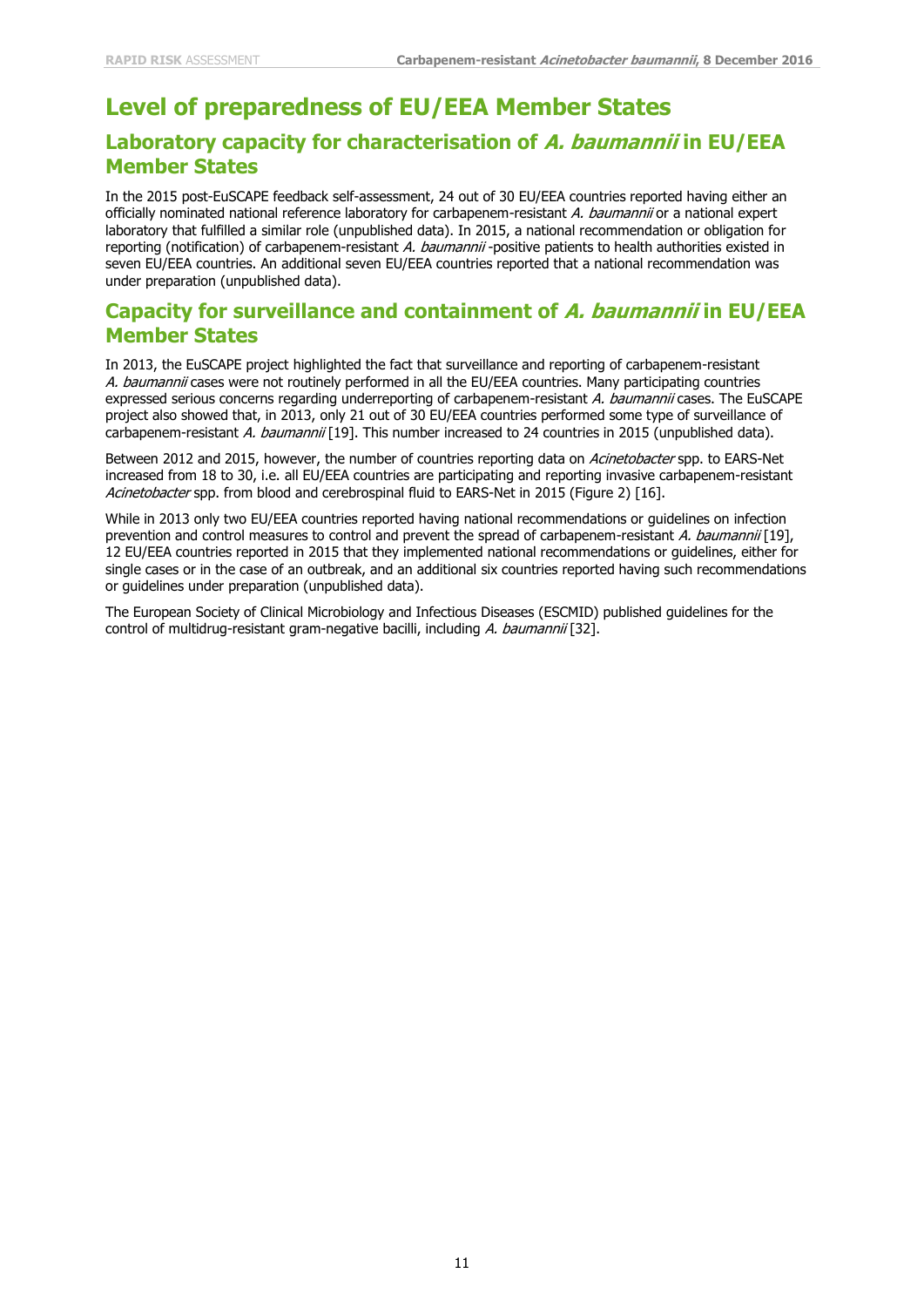# **References**

- Peleg AY, Seifert H, Paterson DL. Acinetobacter baumannii: emergence of a successful pathogen. Clin Microbiol Rev. 2008 Jul;21(3):538-82.
- 2. Seifert H, Dijkshoorn L, Gerner-Smidt P, Pelzer N, Tjernberg I, Vaneechoutte M. Distribution of Acinetobacter species on human skin: comparison of phenotypic and genotypic identification methods. J Clin Microbiol. 1997 Nov;35(11):2819-25.
- 3. Yang J, Chen Y, Jia X, Luo Y, Song Q, Zhao W, et al. Dissemination and characterization of NDM-1-producing Acinetobacter pittii in an intensive care unit in China. Clin Microbiol Infect. 2012 Dec;18(12):E506-13.
- 4. Schleicher X, Higgins PG, Wisplinghoff H, Korber-Irrgang B, Kresken M, Seifert H. Molecular epidemiology of Acinetobacter baumannii and Acinetobacter nosocomialis in Germany over a 5-year period (2005-2009). Clin Microbiol Infect. 2013 Aug;19(8):737-42.
- 5. Houang ET, Sormunen RT, Lai L, Chan CY, Leong AS. Effect of desiccation on the ultrastructural appearances of Acinetobacter baumannii and Acinetobacter lwoffii. J Clin Pathol. 1998 Oct;51(10):786-8.
- 6. Talbot GH, Bradley J, Edwards JE, Jr., Gilbert D, Scheld M, Bartlett JG. Bad bugs need drugs: an update on the development pipeline from the Antimicrobial Availability Task Force of the Infectious Diseases Society of America. Clin Infect Dis. 2006 Mar 1;42(5):657-68.
- 7. Diancourt L, Passet V, Nemec A, Dijkshoorn L, Brisse S. The population structure of Acinetobacter baumannii: expanding multiresistant clones from an ancestral susceptible genetic pool. PLoS One. 2010 Apr 07;5(4):e10034.
- 8. Higgins PG, Dammhayn C, Hackel M, Seifert H. Global spread of carbapenem-resistant Acinetobacter baumannii. J Antimicrob Chemother. 2010 Feb;65(2):233-8.
- 9. Franolic-Kukina I, Bedenic B, Budimir A, Herljevic Z, Vranes J, Higgins PG. Clonal spread of carbapenemresistant OXA-72-positive Acinetobacter baumannii in a Croatian university hospital. Int J Infect Dis. 2011 Oct;15(10):e706-9.
- 10. Stoeva T, Higgins PG, Bojkova K, Seifert H. Clonal spread of carbapenem-resistant OXA-23-positive Acinetobacter baumannii in a Bulgarian university hospital. Clin Microbiol Infect. 2008 Jul;14(7):723-7.
- 11. Saule M, Samuelsen O, Dumpis U, Sundsfjord A, Karlsone A, Balode A, et al. Dissemination of a carbapenemresistant Acinetobacter baumannii strain belonging to international clone II/sequence type 2 and harboring a novel AbaR4-like resistance island in Latvia. Antimicrob Agents Chemother. 2013 Feb;57(2):1069-72.
- 12. Tomaschek F, Higgins PG, Stefanik D, Wisplinghoff H, Seifert H. Head-to-Head Comparison of Two Multi-Locus Sequence Typing (MLST) Schemes for Characterization of Acinetobacter baumannii Outbreak and Sporadic Isolates. PLoS One. 2016;11(4):e0153014.
- 13. Goic-Barisic I, Towner KJ, Kovacic A, Sisko-Kraljevic K, Tonkic M, Novak A, et al. Outbreak in Croatia caused by a new carbapenem-resistant clone of Acinetobacter baumannii producing OXA-72 carbapenemase. J Hosp Infect. 2011 Apr;77(4):368-9.
- 14. Zarrilli R, Pournaras S, Giannouli M, Tsakris A. Global evolution of multidrug-resistant Acinetobacter baumannii clonal lineages. Int J Antimicrob Agents. 2013 Jan;41(1):11-9.
- 15. Munoz-Price LS, Weinstein RA. Acinetobacter infection. N Engl J Med. 2008 Mar 20;358(12):1271-81.
- 16. European Centre for Disease Prevention and Control. European Antibiotic Awareness Day (EAAD) summary of the latest data on antibiotic resistance in the European Union. EARS-Net surveillance data 2015. Stockholm: ECDC; 2016.
- 17. Dijkshoorn L, Nemec A, Seifert H. An increasing threat in hospitals: multidrug-resistant Acinetobacter baumannii. Nat Rev Microbiol. 2007 Dec;5(12):939-51.
- 18. Doi Y, Murray GL, Peleg AY. Acinetobacter baumannii: evolution of antimicrobial resistance-treatment options. Semin Respir Crit Care Med. 2015 Feb;36(1):85-98.
- 19. European Centre for Disease Prevention and Control. Carbapenemase-producing bacteria in Europe: interim results from the European Survey on carbapenemase-producing Enterobacteriaceae (EuSCAPE) project. 2013.
- 20. Souli M, Galani I, Giamarellou H. Emergence of extensively drug-resistant and pandrug-resistant Gramnegative bacilli in Europe. Euro Surveill. 2008 Nov 20;13(47).
- 21. Da Silva GJ, Domingues S. Insights on the Horizontal Gene Transfer of Carbapenemase Determinants in the Opportunistic Pathogen Acinetobacter baumannii. Microorganisms. 2016 Aug 23;4(3).
- 22. Voulgari E, Politi L, Pitiriga V, Dendrinos J, Poulou A, Georgiadis G, et al. First report of an NDM-1 metallobeta-lactamase-producing Acinetobacter baumannii clinical isolate in Greece. Int J Antimicrob Agents. 2016 Sep 29.
- 23. Decousser JW, Jansen C, Nordmann P, Emirian A, Bonnin RA, Anais L, et al. Outbreak of NDM-1-producing Acinetobacter baumannii in France, January to May 2013. Euro Surveill. 2013;18(31).
- 24. Elsherif R, Ismail D, Elawady S, Jastaniah S, Al-Masaudi S, Harakeh S, et al. Boronic acid disk diffusion for the phenotypic detection of polymerase chain reaction-confirmed, carbapenem-resistant, gram-negative bacilli isolates. BMC Microbiol. 2016 Jul 01;16(1):135.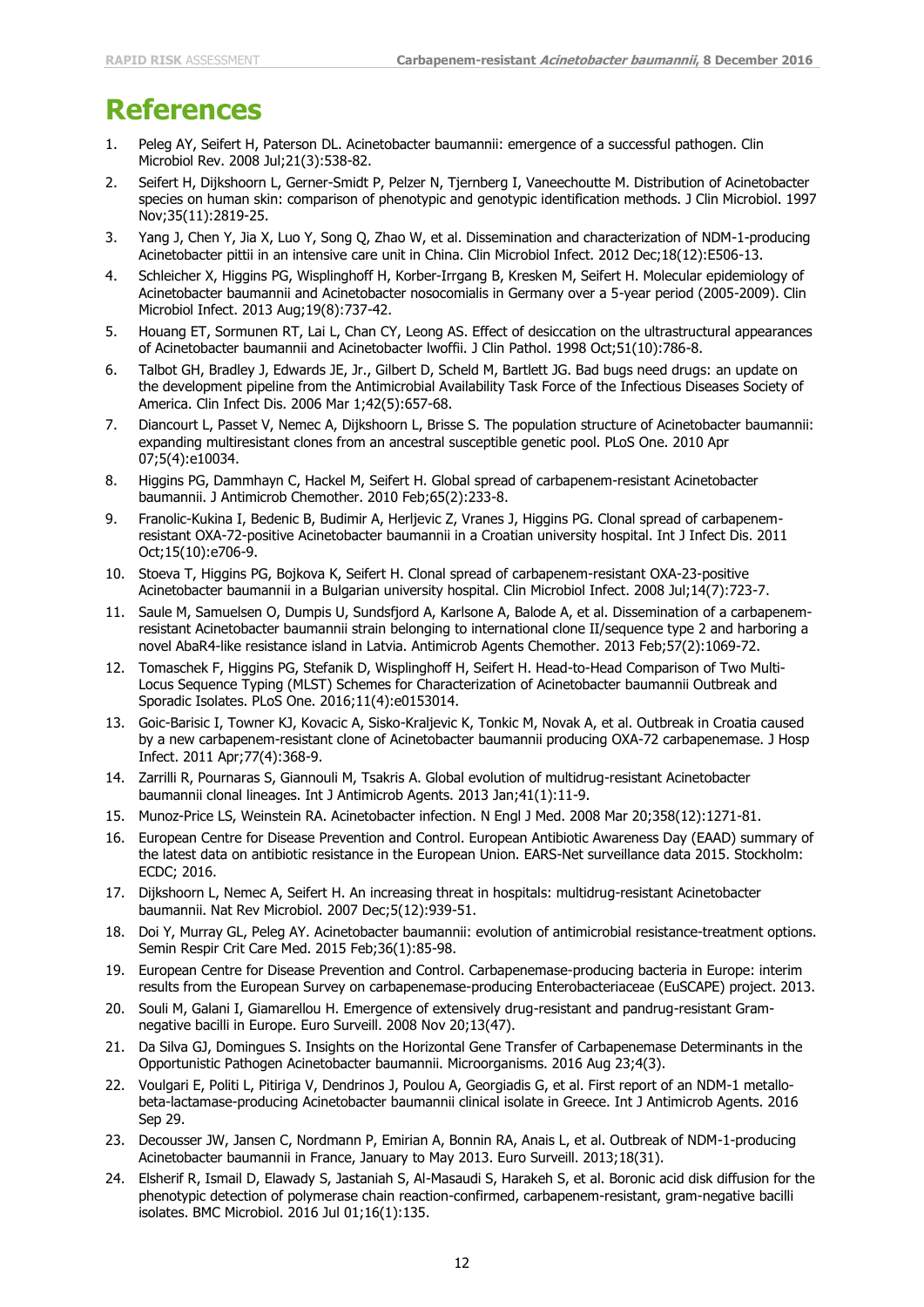- 25. Martinez T, Martinez I, Vazquez GJ, Aquino EE, Robledo IE. Genetic environment of the KPC gene in Acinetobacter baumannii ST2 clone from Puerto Rico and genomic insights into its drug resistance. J Med Microbiol. 2016 Aug;65(8):784-92.
- 26. Higgins PG, Wisplinghoff H, Stefanik D, Seifert H. In vitro activities of the beta-lactamase inhibitors clavulanic acid, sulbactam, and tazobactam alone or in combination with beta-lactams against epidemiologically characterized multidrug-resistant Acinetobacter baumannii strains. Antimicrob Agents Chemother. 2004 May;48(5):1586-92.
- 27. Cai Y, Chai D, Wang R, Liang B, Bai N. Colistin resistance of Acinetobacter baumannii: clinical reports, mechanisms and antimicrobial strategies. J Antimicrob Chemother. 2012 Jul;67(7):1607-15.
- 28. Garnacho-Montero J, Dimopoulos G, Poulakou G, Akova M, Cisneros JM, De Waele J, et al. Task force on management and prevention of Acinetobacter baumannii infections in the ICU. Intensive Care Med. 2015 Dec;41(12):2057-75.
- 29. Mari-Almirall M, Cosgaya C, Higgins PG, Van Assche A, Telli M, Huys G, et al. MALDI-TOF/MS identification of species from the Acinetobacter baumannii (Ab) group revisited: inclusion of the novel A. seifertii and A. dijkshoorniae species. Clin Microbiol Infect. 2016;epub ahead of print.
- 30. Mencacci A, Monari C, Leli C, Merlini L, De Carolis E, Vella A, et al. Typing of nosocomial outbreaks of Acinetobacter baumannii by use of matrix-assisted laser desorption ionization-time of flight mass spectrometry. J Clin Microbiol. 2013 Feb;51(2):603-6.
- 31. European comittee on antimicrobial susceptibility testing. Breakpoint tables for interpretation of MICs and zone diameters, Version 6.0 valid from 2016-01-01: EUCAST; 2016. Available from: [http://www.eucast.org/fileadmin/src/media/PDFs/EUCAST\\_files/Breakpoint\\_tables/v\\_6.0\\_Breakpoint\\_table.pdf.](http://www.eucast.org/fileadmin/src/media/PDFs/EUCAST_files/Breakpoint_tables/v_6.0_Breakpoint_table.pdf)
- 32. Tacconelli E, Cataldo MA, Dancer SJ, De Angelis G, Falcone M, Frank U, et al. ESCMID guidelines for the management of the infection control measures to reduce transmission of multidrug-resistant Gram-negative bacteria in hospitalized patients. Clin Microbiol Infect. 2014 Jan;20 Suppl 1:1-55.
- 33. Nutman A, Lerner A, Schwartz D, Carmeli Y. Evaluation of carriage and environmental contamination by carbapenem-resistant Acinetobacter baumannii. Clin Microbiol Infect. 2016 Nov;22(11):949.e5-.e7.
- 34. Molter G, Seifert H, Mandraka F, Kasper G, Weidmann B, Hornei B, et al. Outbreak of carbapenem-resistant Acinetobacter baumannii in the intensive care unit: a multi-level strategic management approach. J Hosp Infect. 2016 Feb;92(2):194-8.
- 35. European Centre for Disease Prevention and Control. Antimicrobial resistance surveillance in Europe 2014. Annual report of the European Antimicrobial Resistance Surveillance Network (EARS-Net) [Internet]. Stockholm: ECDC; 2014. Available from: [http://ecdc.europa.eu/en/publications/Publications/antimicrobial](http://ecdc.europa.eu/en/publications/Publications/antimicrobial-resistance-europe-2014.pdf)[resistance-europe-2014.pdf.](http://ecdc.europa.eu/en/publications/Publications/antimicrobial-resistance-europe-2014.pdf)
- 36. European comittee on antimicrobial susceptibility testing. EUCAST warnings concerning antimicrobial susceptibility testing products or procedures - antimicrobial susceptibility testing of colistin - problems detected with several commercially available products. [internet]. EUCAST; 2016. Available from: [http://www.eucast.org/ast\\_of\\_bacteria/warnings/#c13111.](http://www.eucast.org/ast_of_bacteria/warnings/#c13111)
- 37. European Centre for Disease Prevention and Control. Point prevalence survey of healthcare-associated infections and antimicrobial use in European acute care hospitals. Available from: [http://ecdc.europa.eu/en/publications/Publications/healthcare-associated-infections-antimicrobial-use-](http://ecdc.europa.eu/en/publications/Publications/healthcare-associated-infections-antimicrobial-use-PPS.pdf)[PPS.pdf.](http://ecdc.europa.eu/en/publications/Publications/healthcare-associated-infections-antimicrobial-use-PPS.pdf) Stockholm: ECDC; 2013.
- 38. Fishbain J, Peleg AY. Treatment of Acinetobacter infections. Clin Infect Dis. 2010 Jul 1;51(1):79-84.
- 39. Fournier PE, Richet H. The epidemiology and control of Acinetobacter baumannii in health care facilities. Clin Infect Dis. 2006 Mar 1;42(5):692-9.
- 40. Perez F, Hujer AM, Hujer KM, Decker BK, Rather PN, Bonomo RA. Global challenge of multidrug-resistant Acinetobacter baumannii. Antimicrob Agents Chemother. 2007 Oct;51(10):3471-84.
- 41. Keen EF, 3rd, Robinson BJ, Hospenthal DR, Aldous WK, Wolf SE, Chung KK, et al. Prevalence of multidrugresistant organisms recovered at a military burn center. Burns. 2010 Sep;36(6):819-25.
- 42. Villar M, Cano ME, Gato E, Garnacho-Montero J, Miguel Cisneros J, Ruiz de Alegria C, et al. Epidemiologic and clinical impact of Acinetobacter baumannii colonization and infection: a reappraisal. Medicine (Baltimore). 2014 Jul;93(5):202-10.
- 43. Dexter C, Murray GL, Paulsen IT, Peleg AY. Community-acquired Acinetobacter baumannii: clinical characteristics, epidemiology and pathogenesis. Expert Rev Anti Infect Ther. 2015 May;13(5):567-73.
- 44. Jones RN, Flonta M, Gurler N, Cepparulo M, Mendes RE, Castanheira M. Resistance surveillance program report for selected European nations (2011). Diagn Microbiol Infect Dis. 2014 Apr;78(4):429-36.
- 45. Lim LM, Ly N, Anderson D, Yang JC, Macander L, Jarkowski A, 3rd, et al. Resurgence of colistin: a review of resistance, toxicity, pharmacodynamics, and dosing. Pharmacotherapy. 2010 Dec;30(12):1279-91.
- 46. Qureshi ZA, Hittle LE, O'Hara JA, Rivera JI, Syed A, Shields RK, et al. Colistin-resistant Acinetobacter baumannii: beyond carbapenem resistance. Clin Infect Dis. 2015 May 1;60(9):1295-303.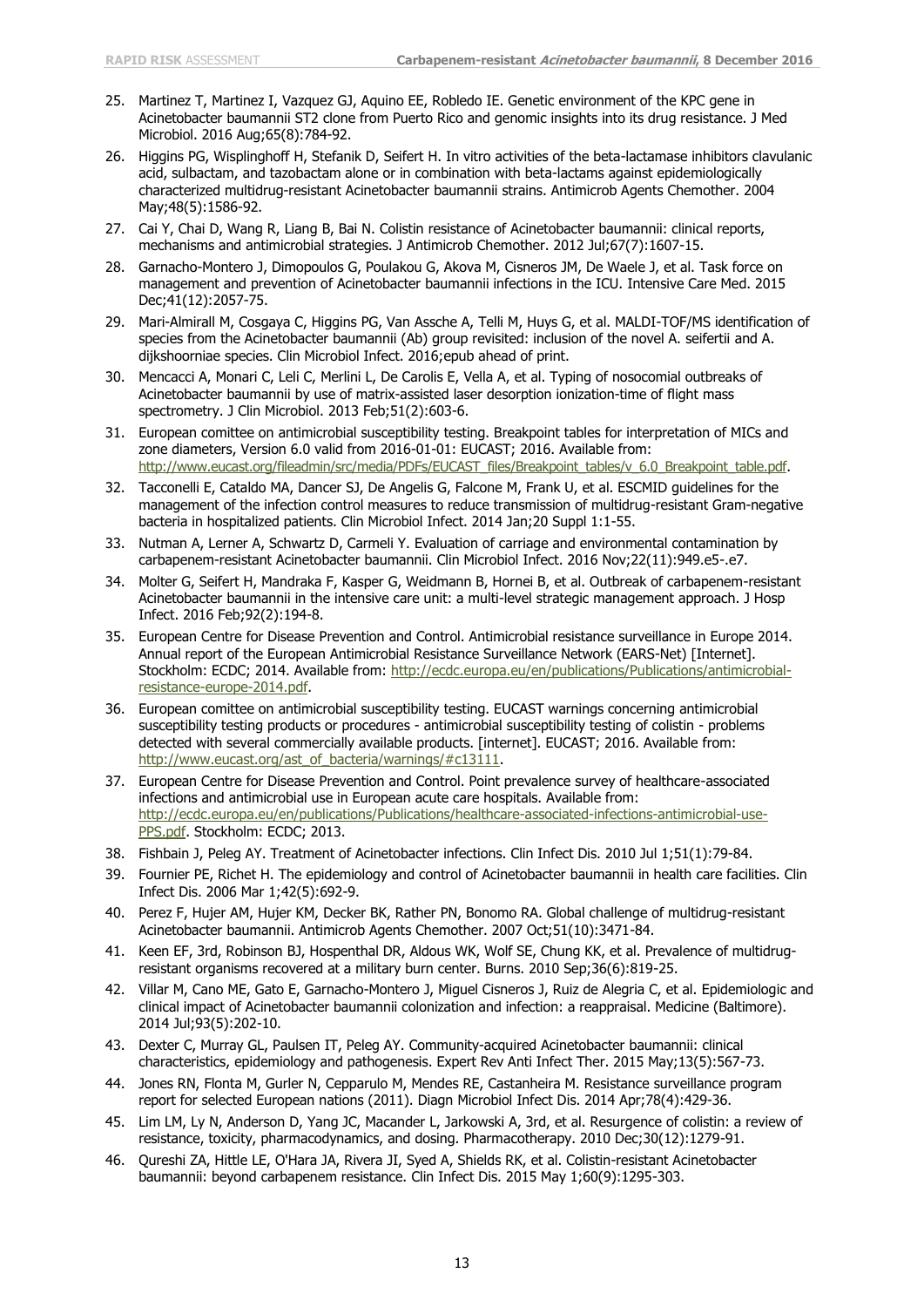- 47. Tsioutis C, Kritsotakis EI, Karageorgos SA, Stratakou S, Psarologakis C, Kokkini S, et al. Clinical epidemiology, treatment and prognostic factors of extensively drug-resistant Acinetobacter baumannii ventilator-associated pneumonia in critically ill patients. Int J Antimicrob Agents. 2016 Aug 12.
- 48. Maragakis LL, Perl TM. Acinetobacter baumannii: epidemiology, antimicrobial resistance, and treatment options. Clin Infect Dis. 2008 Apr 15;46(8):1254-63.
- 49. Jones CL, Clancy M, Honnold C, Singh S, Snesrud E, Onmus-Leone F, et al. Fatal outbreak of an emerging clone of extensively drug-resistant Acinetobacter baumannii with enhanced virulence. Clin Infect Dis. 2015 Jul 15;61(2):145-54.
- 50. Garnacho-Montero J, Gutierrez-Pizarraya A, Diaz-Martin A, Cisneros-Herreros JM, Cano ME, Gato E, et al. Acinetobacter baumannii in critically ill patients: Molecular epidemiology, clinical features and predictors of mortality. Enferm Infecc Microbiol Clin. 2016 Jan 25.
- 51. Nutman A, Glick R, Temkin E, Hoshen M, Edgar R, Braun T, et al. A case-control study to identify predictors of 14-day mortality following carbapenem-resistant Acinetobacter baumannii bacteraemia. Clin Microbiol Infect. 2014 Dec;20(12):O1028-34.
- 52. Spellberg B, Bonomo RA. The deadly impact of extreme drug resistance in Acinetobacter baumannii. Crit Care Med. 2014 May;42(5):1289-91.
- 53. Esterly JS, Griffith M, Qi C, Malczynski M, Postelnick MJ, Scheetz MH. Impact of carbapenem resistance and receipt of active antimicrobial therapy on clinical outcomes of Acinetobacter baumannii bloodstream infections. Antimicrob Agents Chemother. 2011 Oct;55(10):4844-9.
- 54. Lemos EV, de la Hoz FP, Einarson TR, McGhan WF, Quevedo E, Castaneda C, et al. Carbapenem resistance and mortality in patients with Acinetobacter baumannii infection: systematic review and meta-analysis. Clin Microbiol Infect. 2014 May;20(5):416-23.
- 55. Markogiannakis A, Fildisis G, Tsiplakou S, Ikonomidis A, Koutsoukou A, Pournaras S, et al. Cross-transmission of multidrug-resistant Acinetobacter baumannii clonal strains causing episodes of sepsis in a trauma intensive care unit. Infect Control Hosp Epidemiol. 2008 May;29(5):410-7.
- 56. Bernards AT, Frenay HM, Lim BT, Hendriks WD, Dijkshoorn L, van Boven CP. Methicillin-resistant Staphylococcus aureus and Acinetobacter baumannii: an unexpected difference in epidemiologic behavior. Am J Infect Control. 1998 Dec;26(6):544-51.
- 57. Wendt C, Dietze B, Dietz E, Ruden H. Survival of Acinetobacter baumannii on dry surfaces. J Clin Microbiol. 1997 Jun;35(6):1394-7.
- 58. Rose M, Landman D, Quale J. Are community environmental surfaces near hospitals reservoirs for gramnegative nosocomial pathogens? Am J Infect Control. 2014 Apr;42(4):346-8.
- 59. Liu WL, Liang HW, Lee MF, Lin HL, Lin YH, Chen CC, et al. The impact of inadequate terminal disinfection on an outbreak of imipenem-resistant Acinetobacter baumannii in an intensive care unit. PLoS One. 2014;9(9):e107975.
- 60. Ayraud-Thevenot S, Huart C, Mimoz O, Taouqi M, Laland C, Bousseau A, et al. Control of multi-drug-resistant Acinetobacter baumannii outbreaks in an intensive care unit: feasibility and economic impact of rapid unit closure. J Hosp Infect. 2012 Dec;82(4):290-2.
- 61. Chmielarczyk A, Higgins PG, Wojkowska-Mach J, Synowiec E, Zander E, Romaniszyn D, et al. Control of an outbreak of Acinetobacter baumannii infections using vaporized hydrogen peroxide. J Hosp Infect. 2012 Aug;81(4):239-45.
- 62. Koeleman JG, Parlevliet GA, Dijkshoorn L, Savelkoul PH, Vandenbroucke-Grauls CM. Nosocomial outbreak of multi-resistant Acinetobacter baumannii on a surgical ward: epidemiology and risk factors for acquisition. J Hosp Infect. 1997 Oct;37(2):113-23.
- 63. Rodriguez-Bano J, Garcia L, Ramirez E, Martinez-Martinez L, Muniain MA, Fernandez-Cuenca F, et al. Longterm control of hospital-wide, endemic multidrug-resistant Acinetobacter baumannii through a comprehensive "bundle" approach. Am J Infect Control. 2009 Nov;37(9):715-22.
- 64. Arvaniti K, Lathyris D, Ruimy R, Haidich AB, Koulourida V, Nikolaidis P, et al. The importance of colonization pressure in multiresistant Acinetobacter baumannii acquisition in a Greek intensive care unit. Crit Care. 2012;16(3):R102.
- 65. Chusri S, Silpapojakul K, McNeil E, Singkhamanan K, Chongsuvivatwong V. Impact of antibiotic exposure on occurrence of nosocomial carbapenem-resistant Acinetobacter baumannii infection: a case control study. Journal of infection and chemotherapy : official journal of the Japan Society of Chemotherapy. 2015 Feb;21(2):90-5.
- 66. Munoz-Price LS, Rosa R, Castro JG, Laowansiri P, Latibeaudiere R, Namias N, et al. Evaluating the Impact of Antibiotic Exposures as Time-Dependent Variables on the Acquisition of Carbapenem-Resistant Acinetobacter baumannii. Crit Care Med. 2016 Oct;44(10):e949-56.
- 67. Ogutlu A, Guclu E, Karabay O, Utku AC, Tuna N, Yahyaoglu M. Effects of Carbapenem consumption on the prevalence of Acinetobacter infection in intensive care unit patients. Ann Clin Microbiol Antimicrob. 2014 Jan 09;13:7.